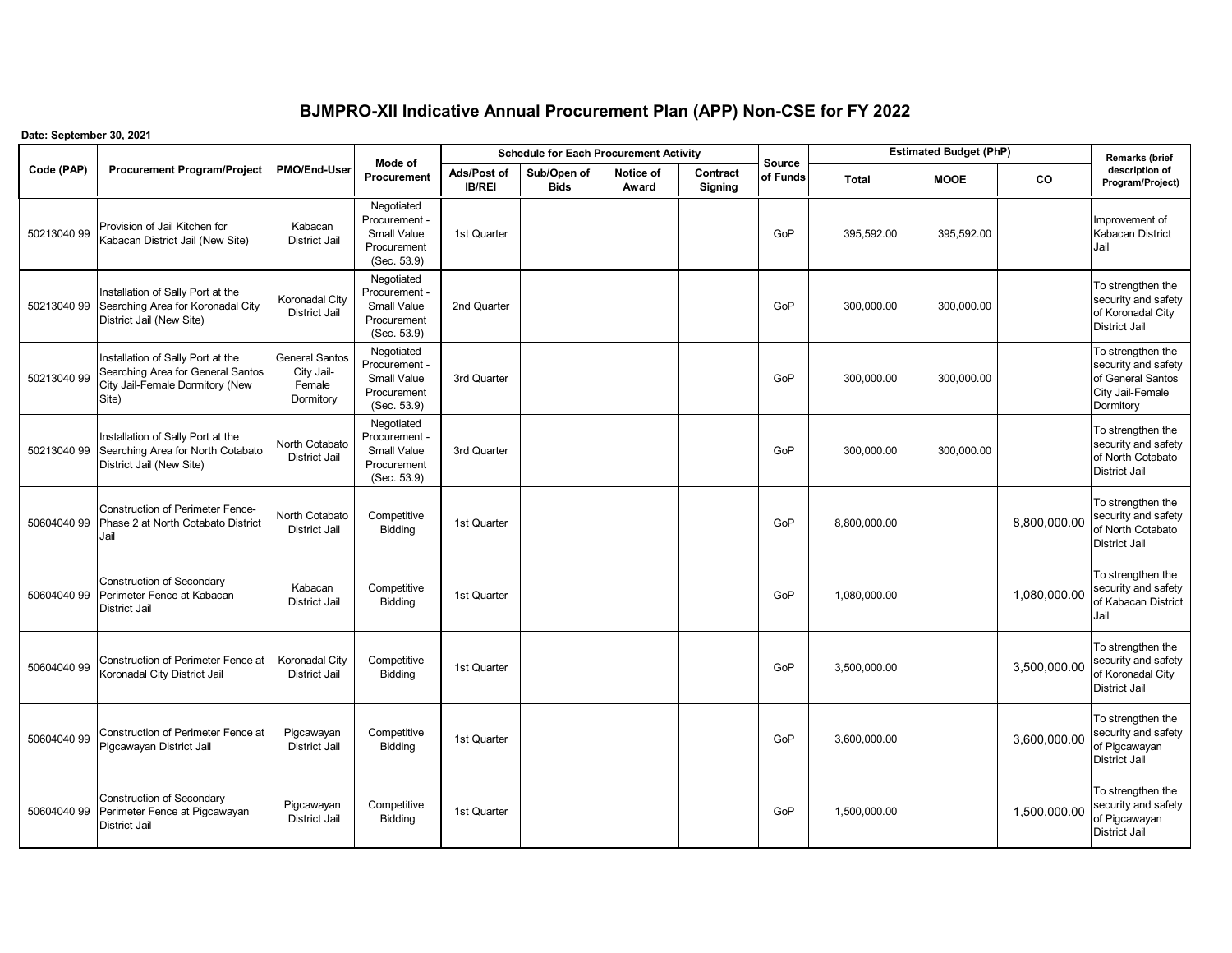| 50203070 00           | Procurement of Drugs and<br><b>Medicines</b>              | <b>BJMPRO-XII</b><br>(Region wide) | Competitive<br>Bidding                                                          | Quarterly |  | GoP | 20,717,400.00 | 5,179,350.00 | Procurement of<br>Drugs and<br>Medicines for<br><b>BJMPRO-XII PDL,</b><br>Quarterly of FY<br>2022                 |
|-----------------------|-----------------------------------------------------------|------------------------------------|---------------------------------------------------------------------------------|-----------|--|-----|---------------|--------------|-------------------------------------------------------------------------------------------------------------------|
| 50203080 00           | Procurement of Medical. Dental and<br>Laboratory          | <b>BJMPRO-XII</b><br>(Region wide) | Competitive<br>Bidding                                                          | Semestral |  | GoP | 561,660.00    | 280,830.00   | Procurement of<br>Medical, Dental<br>and Laboratory,<br>Semestral of FY<br>2022                                   |
| 50203010 00           | Procurement of Assorted Office<br><b>Supplies</b>         | <b>BJMPRO-XII</b><br>(Region wide) | Competitive<br>Bidding                                                          | Semestral |  | GoP | 2,079,608.00  | 1,039,804.00 | Procurement of<br><b>Assorted Office</b><br>Supplies for<br><b>BJMPRO-XII,</b><br>Quarterly of FY<br>2022         |
| 50203990 00           | Procurement of Assorted<br><b>Rehabilitation Supplies</b> | <b>BJMPRO-XII</b><br>(Region wide) | Competitive<br>Bidding                                                          | Quarterly |  | GoP | 5,904,000.00  | 1,476,000.00 | Procurement of<br>Assorted<br>Rehabilitation<br>Supplies for<br><b>BJMPRO-XII PDL,</b><br>Quarterly of FY<br>2022 |
| 50203090 00           | Procurement of Petroleum, Oil and<br>Lubricants           | <b>BJMPRO-XII</b><br>(Region wide) | Negotiated<br>Procurement -<br><b>Small Value</b><br>Procurement<br>(Sec. 53.9) | Quarterly |  | GoP | 1,758,120.00  | 439,530.00   | Procurement of<br>Petroleum, Oil and<br>Lubricants for<br>BJMPRO-XII,<br>Quarterly of FY<br>2022                  |
| 50203120 00           | Procurement of Military and Police<br>Supplies            | <b>BJMPRO-XII</b><br>(Region wide) | <b>Small Value</b><br>Procurement                                               | Semestral |  | GoP | 177,600.00    | 88,800.00    | Procurement of<br>Military and Police<br>Supplies of 2022                                                         |
| 50203250-00 PDLs' MSE |                                                           | <b>BJMPRO-XII</b><br>(Region wide) | Small Value<br>Procurement                                                      | Quarterly |  | GoP | 7,484,700.00  | 1,871,175.00 | Procurement of<br>Other Supplies for<br>the consumption of<br><b>BJMPRO-XII of</b><br>2022                        |
|                       | 50204010 00 Water Expenses                                | <b>BJMPRO-XII</b><br>(Region wide) | Direct<br>Contracting                                                           | Monthly   |  | GoP | 1,204,635.96  | 100,386.33   | General<br>Management and<br>Supervision                                                                          |
| 50204020 00           | Electricity                                               | <b>BJMPRO-XII</b><br>(Region wide) | <b>Direct</b><br>Contracting                                                    | Monthly   |  | GoP | 7,027,743.24  | 585,645.27   | General<br>Management and<br>Supervision                                                                          |
| 50205020 00           | Telephone/Fax landline Expenses                           | <b>BJMPRO-XII</b><br>(Region wide) | Direct<br>Contracting                                                           | Monthly   |  | GoP | 145,107.96    | 12,092.33    | General<br>Management and<br>Supervision                                                                          |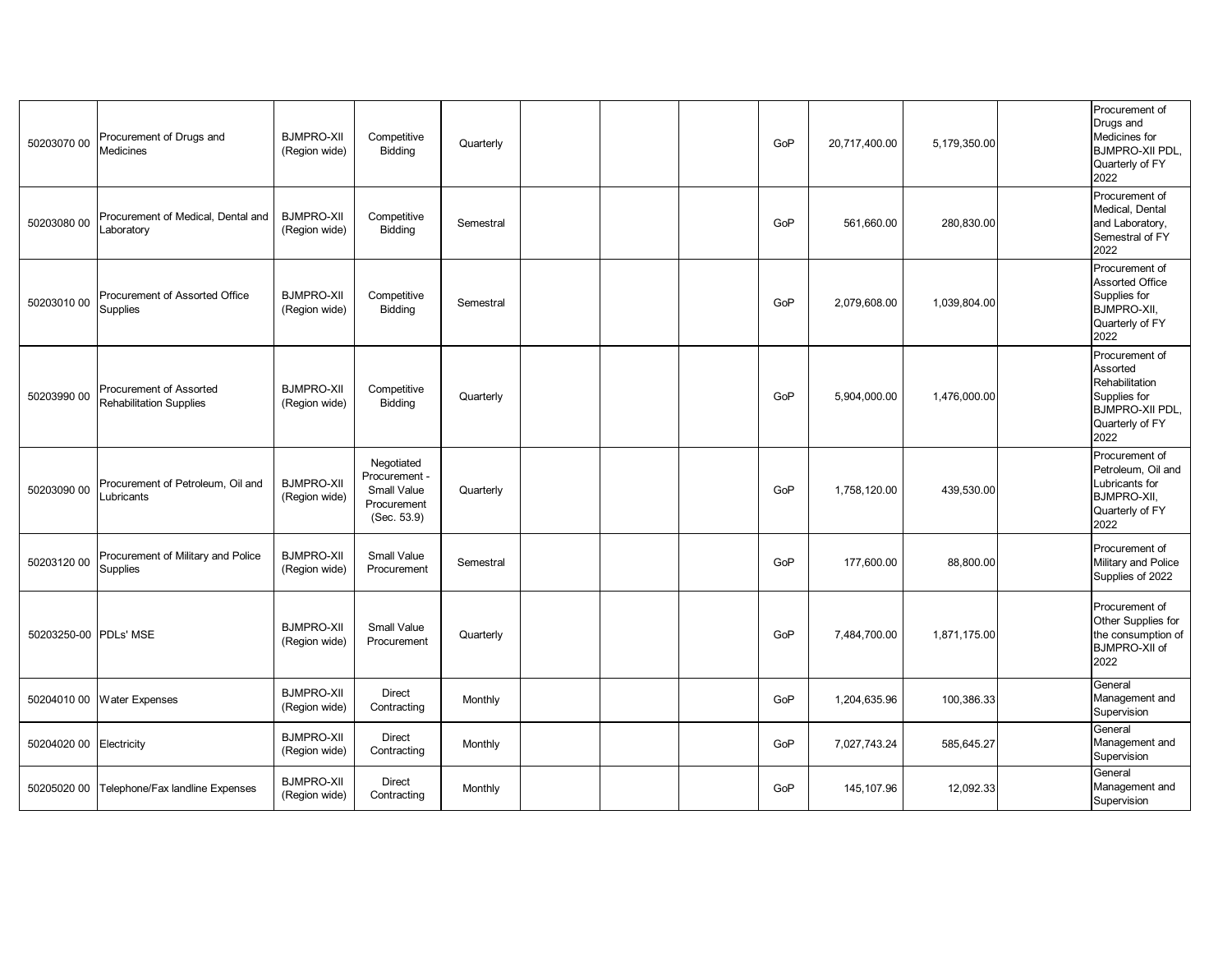| 50205030 00 | Internet and Subscription                                             | <b>BJMPRO-XII</b><br>(Region wide)                         | Direct<br>Contracting             | Monthly     |  | GoP | 220,815.36 | 18,401.28  | General<br>Management and<br>Supervision                         |
|-------------|-----------------------------------------------------------------------|------------------------------------------------------------|-----------------------------------|-------------|--|-----|------------|------------|------------------------------------------------------------------|
| 50205010 00 | Postage and Courier Services                                          | <b>BJMPRO-XII</b><br>(Region wide)                         | Direct<br>Contracting             | Monthly     |  | GoP | 180,000.00 | 15,000.00  | General<br>Management and<br>Supervision                         |
| 50299020 00 | Printing and Publication Expenses                                     | <b>BJMPRO-XII</b><br>(Region wide)                         | Small Value<br>Procurement        | Quarterly   |  | GoP | 238,920.00 | 59,730.00  | General<br>Management and<br>Supervision                         |
| 50215020 00 | <b>Fidelity Bond Premiums</b>                                         | <b>BJMPRO-XII</b><br>(Region wide)                         | Direct<br>Contracting             | Annually    |  | GoP | 190,837.50 | 190,837.50 | General<br>Management and<br>Supervision                         |
| 50211020 00 | <b>Auditing Services</b>                                              | <b>BJMPRO-XII</b><br>(Region wide)                         | Direct<br>Contracting             | Annually    |  | GoP | 84,000.00  | 84,000.00  | General<br>Management and<br>Supervision                         |
| 50213060 99 | Repair of Defects and Maintenance<br>of Mitsubishi L300 BTV (B2 D036) | <b>General Santos</b><br>City Jail-<br>Female<br>Dormitory | Small Value<br>Procurement        | 1st Quarter |  | GoP | 34,500.00  | 34,500.00  | To maintain the<br>good running<br>condition of BJMP<br>Vehicles |
| 50213060 99 | Repair of Defects and Maintenance<br>of Mitsubishi L300 BTV (B2 G550) | <b>Alabel District</b><br>Jail                             | Small Value<br>Procurement        | 1st Quarter |  | GoP | 28,750.00  | 28,750.00  | To maintain the<br>good running<br>condition of BJMP<br>Vehicles |
| 50213060 99 | Repair of Defects and Maintenance<br>of Isuzu BTV (D1 UO95)           | <b>General Santos</b><br>City Jail-Male<br>Dorm.           | Small Value<br>Procurement        | 2nd Quarter |  | GoP | 40,250.00  | 40,250.00  | To maintain the<br>good running<br>condition of BJMP<br>Vehicles |
| 50213060 99 | Repair of Defects and Maintenance<br>of Mitsubishi L300 BTV (B2 C818) | Koronadal City<br><b>District Jail</b>                     | Small Value<br>Procurement        | 2nd Quarter |  | GoP | 28,750.00  | 28,750.00  | To maintain the<br>good running<br>condition of BJMP<br>Vehicles |
| 50213060 99 | Repair of Defects and Maintenance<br>of Mitsubishi L300 BTV (B2 C976) | Pigcawayan<br><b>District Jail</b>                         | Small Value<br>Procurement        | 2nd Quarter |  | GoP | 36,800.00  | 36,800.00  | To maintain the<br>good running<br>condition of BJMP<br>Vehicles |
| 50213060 99 | Repair of Defects and Maintenance<br>of Mitsubishi L300 BTV (B3 A491) | <b>BJMPRO-XII</b>                                          | <b>Small Value</b><br>Procurement | 3rd Quarter |  | GoP | 40,250.00  | 40,250.00  | To maintain the<br>good running<br>condition of BJMP<br>Vehicles |
| 50213060 99 | Repair of Defects and Maintenance<br>of Mitsubishi L300 BTV (B3 A501) | Kabacan<br><b>District Jail</b>                            | Small Value<br>Procurement        | 3rd Quarter |  | GoP | 30,682.00  | 30,682.00  | To maintain the<br>good running<br>condition of BJMP<br>Vehicles |
| 50213060 99 | Repair of Defects and Maintenance<br>of Mitsubishi L300 BTV (B3 A022) | <b>North Cotabato</b><br>District Jail-<br>Female Dorm     | <b>Small Value</b><br>Procurement | 4th Quarter |  | GoP | 23,000.00  | 23,000.00  | To maintain the<br>good running<br>condition of BJMP<br>Vehicles |
| 50213060 99 | Repair of Defects and Maintenance<br>of Mitsubishi L300 BTV (B2 R721) | Malapatan<br><b>District Jail</b>                          | Small Value<br>Procurement        | 4th Quarter |  | GoP | 28,750.00  | 28,750.00  | To maintain the<br>good running<br>condition of BJMP<br>Vehicles |